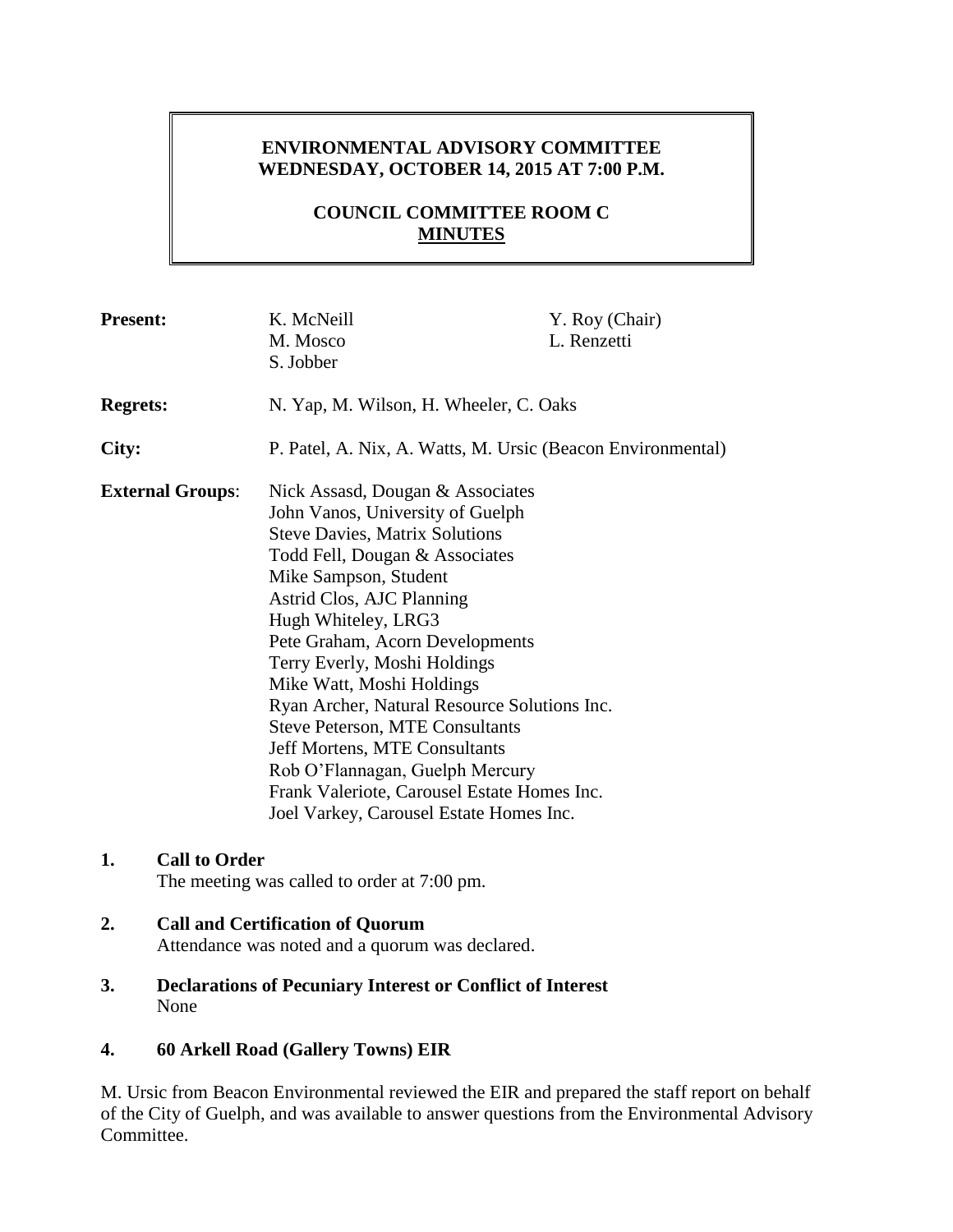Ryan Archer from NRSI and Steve Peterson from MTE reviewed the staff report and overall they accept the comments and suggested motion. Steve provided further clarification around the retaining wall, swale and boardwalk, and proposed slopes of the property.

Comments from Committee:

- Clarification around the number of hazardous trees requiring removal (55/56)
- Discussion around tree removal of hazardous trees and requirement for compensation.

The Environmental Advisory Committee went into committee to discuss a motion.

Moved by L. Renzetti and seconded by M. Mosco.

## *The Environmental Advisory Committee support the Environmental Implementation Report (EIR) Study dated September 2015 prepared by NRSI with the following conditions to be addressed in an Addendum to the EIR:*

- o THAT additional analysis and discussion be provided in relation to the proposed retaining wall to the north of the site, along with a current Site Grading & SWM Plan (C2.1) that (a) confirms the proposed height and length of this wall, and (b) assesses the potential impacts of this structure to: (i) the site drainage and water balance, particularly as it relates to the PSW, (ii) the connectivity between the protected wetland / woodland and associated buffer and the wildlife corridor, (iii) the proposed plantings in the buffer (both in terms light and moisture), and (iv) the potential for seepage at the base of the wall and related impacts to the proposed trail;
- o THAT the monitoring program : (a) include monitoring for surface and groundwater quality monitoring, (b) consider adding one more permanent vegetation plot in a reference area, (c) verify the value of breeding bird monitoring in relation to the proposed development, and (d) provide some consideration for up to 10 to 15 year performance / effectiveness monitoring; and
- $\circ$  THAT options for reducing the slope of the 10 m wide strip allocated for the wildlife corridor (currently identified as being up to 5:1) be explored, and that consideration also be given to how this corridor will "blend" with the other half of the corridor identified on the adjacent property.

## *The Environmental Advisory Committee support the Environmental Implementation Report (EIR) Study dated September 2015 and prepared by NRSI with the following conditions to be implemented as part of Site Plan Approval:*

- o THAT an onsite review of identified hazard trees with appropriate City staff is undertaken prior to any removals being undertaken;
- o THAT trail site preparation, including designs for and installation of tree protection fencing, will be the proponent's responsibility;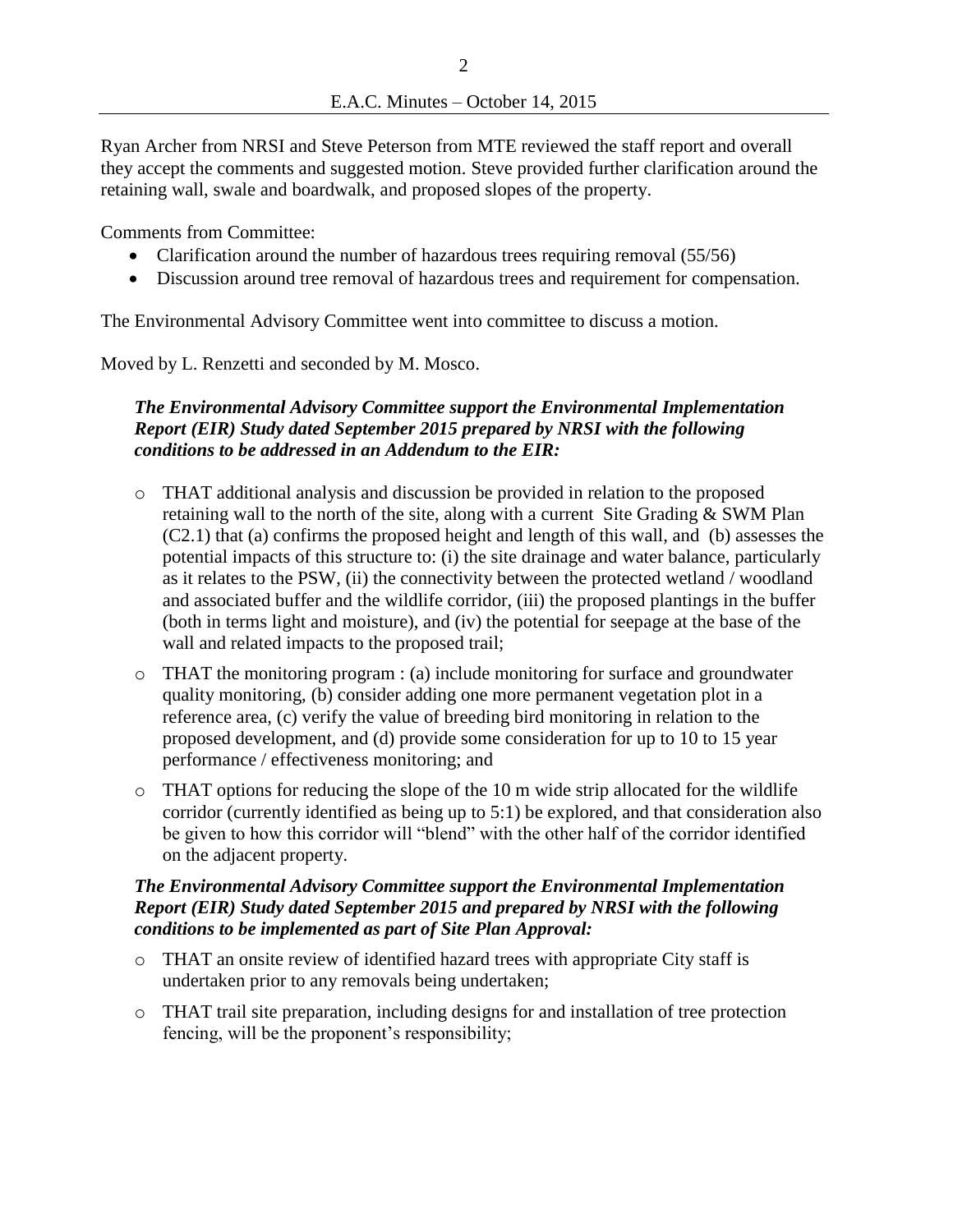### E.A.C. Minutes – October 14, 2015

- o THAT Landscape Plans be reviewed to consider integration of: (a) a greater proportion of plant species found less attractive to deer as browse, (b) some larger caliper specimens, and (c) potentially some site-appropriate Provincially significant species (i.e., ranked by NHIC as S1, S2 or S3) that are not also identified as endangered or threatened;
- $\circ$  THAT the Enviro Guide Insert (Appendix XI) be revised to be more engaging, less technical, and highlight "do's" and "don'ts" more boldly; and

THAT the summary table of commitments (Appendix XVII) be a bit better organized to facilitate its use as a reference document moving forward.

> **Motion Carried -Unanimous-**

## **5. University of Guelph Turfgrass Institute (GTI) EIS TOR**

A. Nix, Environmental Planner with the City of Guelph, reviewed the staff report and was available to answer questions from the Environmental Advisory Committee.

Todd Fell from Dougan & Associates and Steve Davies from Matrix Solutions provided further information on the hydrological study (map to be included as part of the EIS). Clarification was requested on behalf of the consultants regarding the 3<sup>rd</sup> point of the suggested motion related to the wording "alterative options and measures." City Staff provided clarification. Through the EIS process it's not unusual to look at alternative design to help facilitate mitigation measures and provide some flexibility to look at or consider potential changes to the concept depending on environmental concerns identified.

The Consultants requested further clarification about the wording "induced impacts" in the suggested motion. City Staff deferred clarification to the City of Guelph Draft EIS guidelines.

Comments from the Committee:

- Would like to see LID options integrated into Stormwater Management.
- Clarification that snake survey/birding survey have been completed
- Provide dates of surveys that have been completed

### **Delegate: Hugh Whiteley**

- Buried pipe was a surface water monitoring site in the 1950s, included 2 branches to this tributary on the arboretum grounds
- University has older data on this stream
- Salinity impacts from historic use
- Phase 2 OPA 42 report- significant areas of meadow habitat should be retained
- Cumulative effects of loss of meadow habitat in the EIS

The Environmental Advisory Committee went into Committee to discuss a motion.

Moved by M. Mosco and seconded by K. McNeill.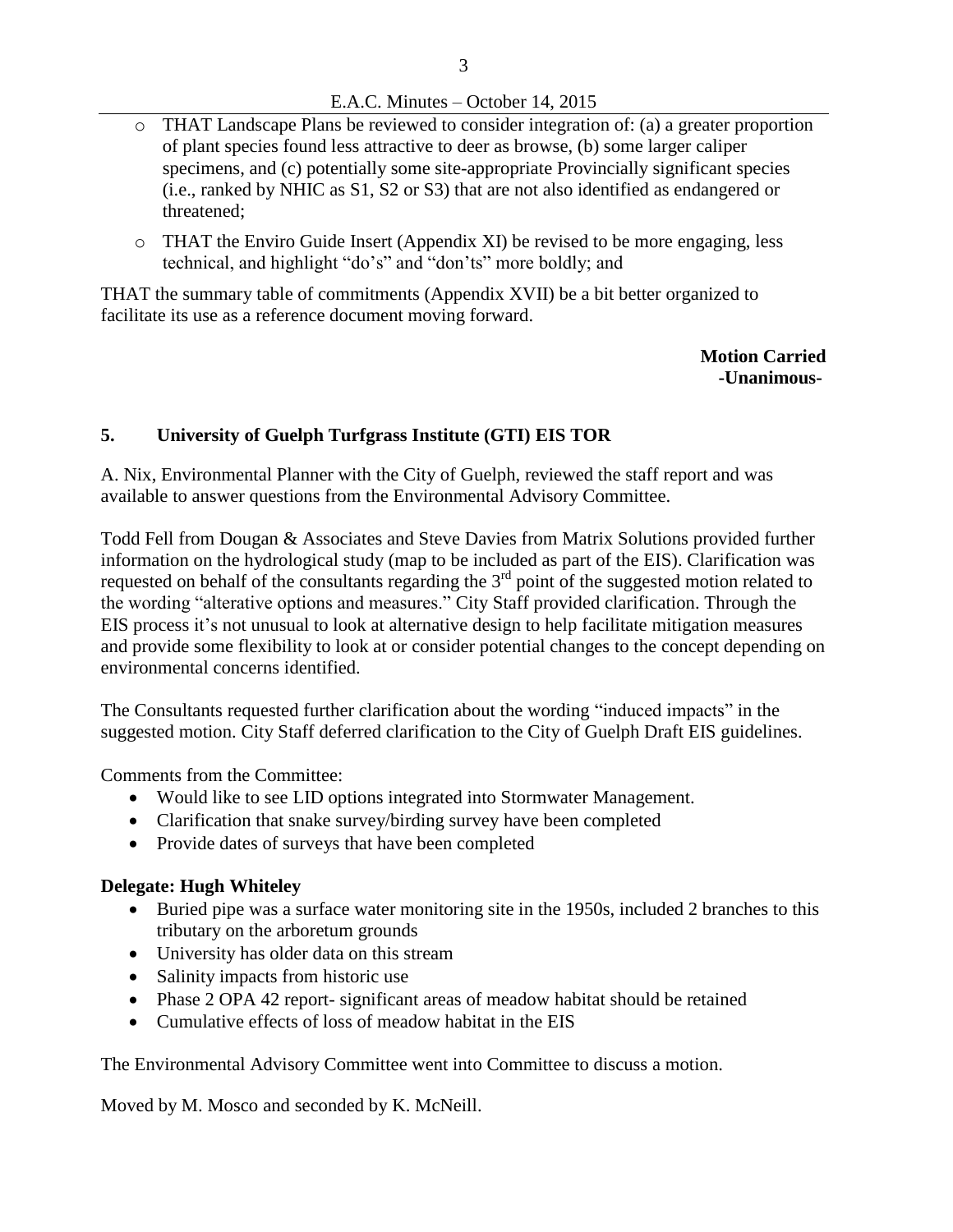#### E.A.C. Minutes – October 14, 2015

### *The Environmental Advisory Committee conditionally support the EIS TOR, subject to the following conditions:*

- Incorporation of a study area map into the TOR document
- That the characterization of tributary also address the ability of the stream to handle new flows; assess the stability of the water course; identify any existing potential erosion issues; and identify opportunities to enhance the stream corridor.
- That the data analysis include details regarding how all policy and regulatory requirements are being met/addressed as part of the proposal, as well as providing for evaluating alternative options and measures, and include recommendations regarding monitoring.
- Include consideration for locally significant species and their habitats following the City's habitat for significant species policies.
- Include consultation to incorporate historic reference to stream hydrology conditions in the EIS.
- Vegetative and alternative LID measures should be considered through the design.
- That the impact assessment also speak to induced impacts.

 **Motion Carried -Unanimous-**

### **6. 1300 Gordon Street EIS TOR**

P. Prachi, Environmental Planner with the City of Guelph, reviewed the staff report and was available to answer questions from the Environmental Advisory Committee.

Comments from EAC:

• Clarification of point 4 of the suggested motion

Ryan Archer from NRSI spoke on behalf of the project team. They have concerns over accommodating a future crossing as this would be difficult not knowing what that crossing may be. Further consideration or refinement of this point is needed.

Clarification of what's triggering point 5 of the suggested motion as this will not be the largest building in the vicinity. Recommendation to address this through design of building and mitigation measures for bird collision.

No other objections with City comments and the project team will address various conditions outlined.

Comments from EAC:

- Restoration measures for ecological linkage recommended
- Discussion regarding migratory birds. Expectation is a desktop analysis related to design elements using existing information
- Post construction monitoring should speak to the work already done in order to compare data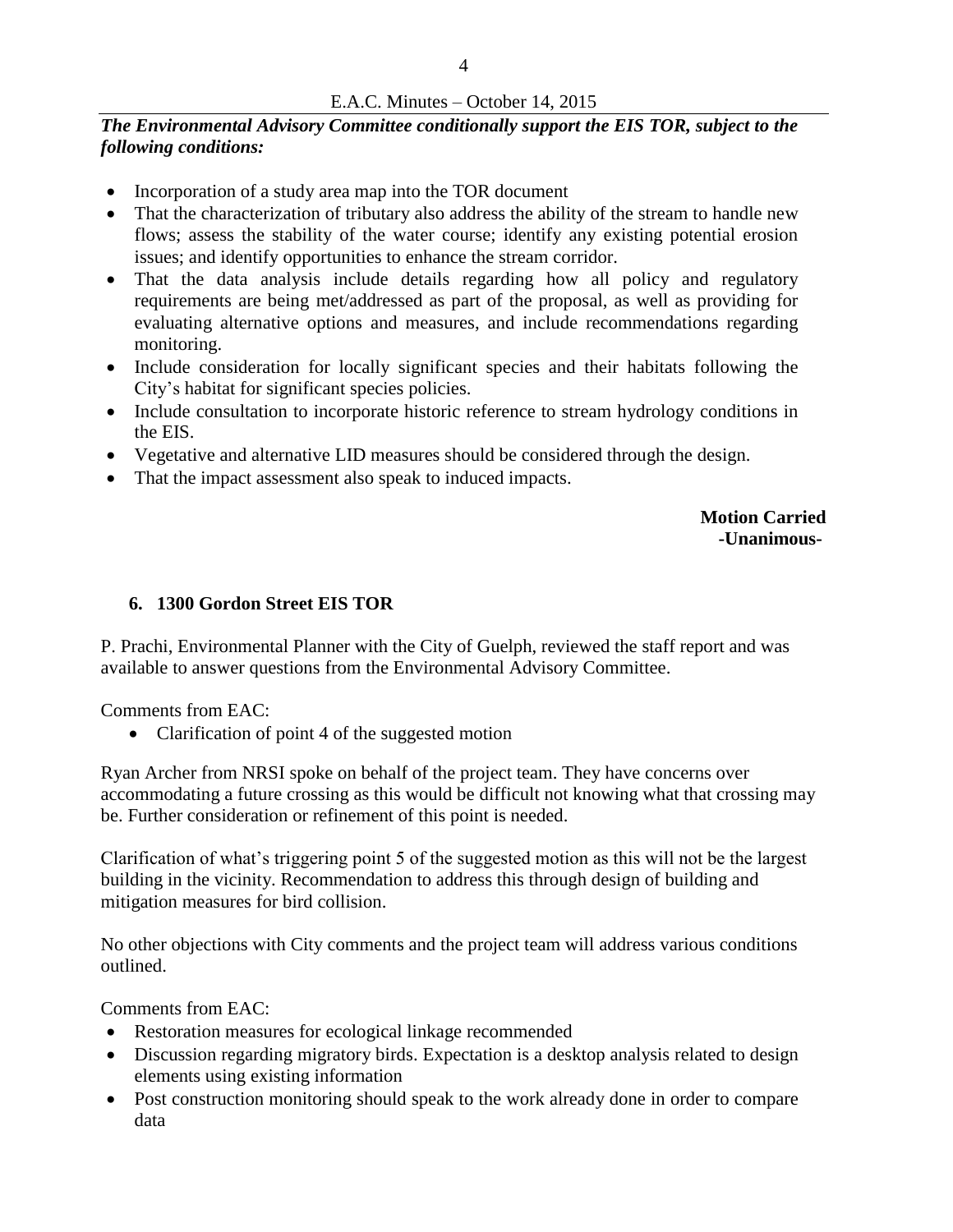• Design needs to be defensible (why 10 metres?)

The Environmental Advisory Committee went into Committee to discuss a motion.

Moved by Lynette and seconded by Shane Jobber.

*Environmental Advisory Committee conditionally support the proposed Terms of Reference for Environmental Impact Study prepared by Natural Resource Solutions Inc. related to 1300 Gordon development application with the following conditions:*

THAT the EIS TOR be conditionally accepted subject to the following additions:

- That the regional/local species status (County of Wellington) be documented and addressed as part of the EIS.
- That consultation with MNRF associated with ESA and related documents be included as appendix to the EIS
- That the EIS address any site-specific implications on the width of the Ecological Linkage and required mitigation measures considering the property fronting to Gordon Street and the future road widening as recognized under the OP.
- That the EIS consider the existing wildlife crossing at Gordon Street.
- That the EIS TOR incorporate investigating and assessing migratory bird routes and appropriate mitigation measures and design elements to minimize bird collision conflicts be incorporated as part of the EIS.
- That appropriate infiltration practices be investigated and incorporated through the EIS with emphasis on infiltration practices & vegetative best management practices which promote natural as opposed to structural infiltration.
- That to ensure effective functionality of the wildlife corridor a preliminary restoration plan that includes consideration of restoration in the adjacent properties be included as part of the EIS.
- That through the EIS the required compliance monitoring be clearly identified and include 3 years of post-construction monitoring and consideration to incorporate a  $10<sup>th</sup>$ year and  $15<sup>th</sup>$  year monitoring to assess the effectiveness of the ecological linkage.
- THAT a list of all commitments be compiled and submitted as part of the EIS ( including but not limited to suggested recommendations, mitigation measures, compensation, restoration and enhancement and monitoring elements)

**Motion Carried -Unanimous-**